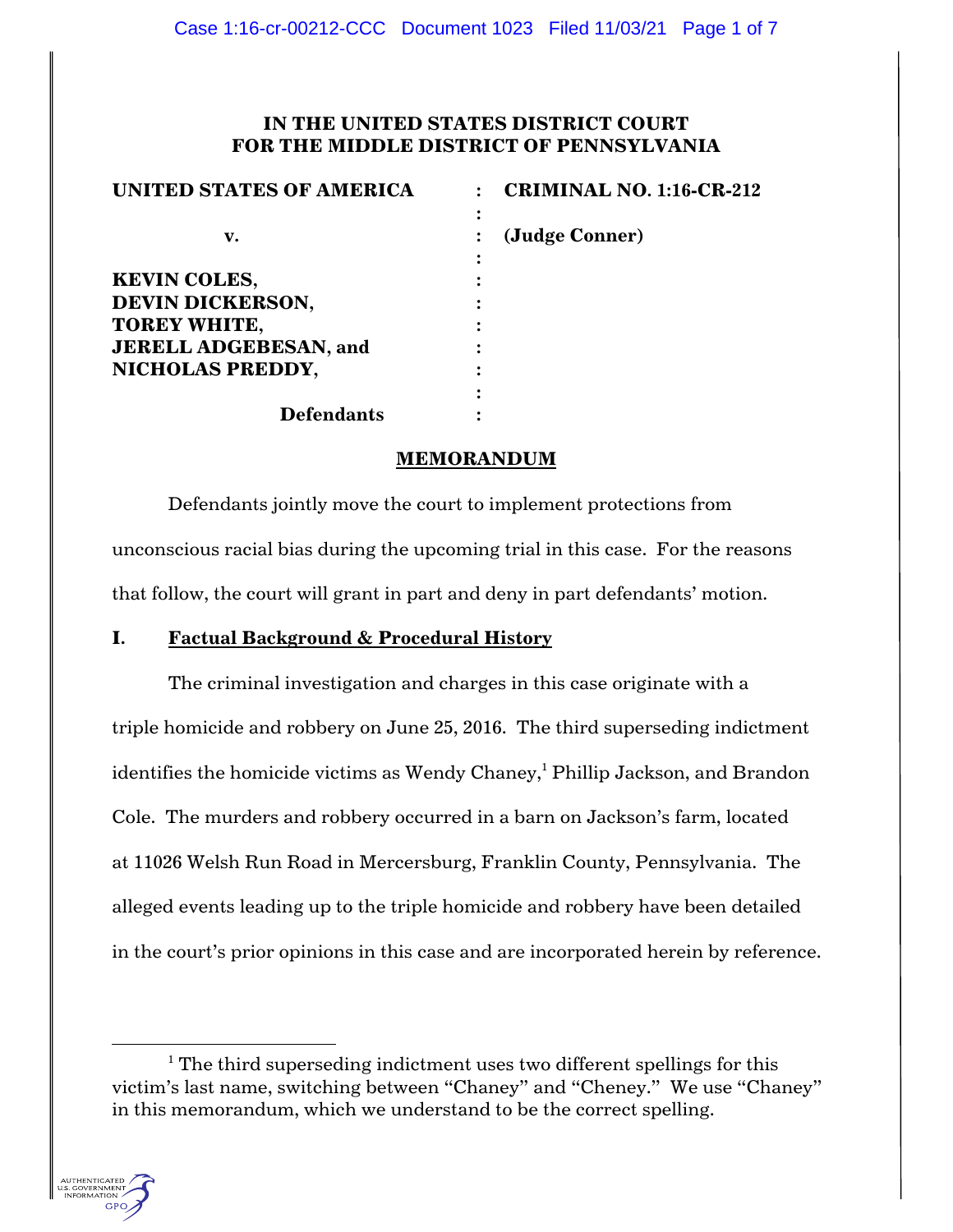The case is currently proceeding on a third superseding indictment which charges defendants Kevin Coles, Devin Dickerson, Torey White, Jerell Adgebesan, and Nicholas Preddy with multiple offenses related to the triple homicide and robbery. Those charges include, *inter alia*, Hobbs Act robbery; using, brandishing, and discharging firearms during and in relation to crimes of violence resulting in death; murder of witnesses; conspiracy to commit murder for hire and murder of witnesses; and various drug-trafficking crimes. (See Doc. 499 at 1-36). Trial in this matter will commence with jury selection on January 10, 2022, and is expected to last roughly six weeks. On October 4, 2021, defendants jointly filed the instant motion for implementation of certain protections from racial bias during the upcoming trial. The motion is fully briefed and ripe for disposition.

#### **II. Discussion**

Defendants request that the court show all prospective jurors a video developed by a group of judges and attorneys in the United States District Court for the Western District of Washington on the subject of unconscious bias. (See Doc. 992 at 4-5); see also *Unconscious Bias Juror Video*, U.S. DIST. CT. FOR THE W. DIST. OF WASH., https://www.wawd.uscourts.gov/jury/unconscious-bias (last visited Nov. 2, 2021). The video, which is approximately 11 minutes long, first explains unconscious bias and how it can impact decisionmaking, before encouraging prospective jurors to question their implicit assumptions and reflect on their objectivity throughout trial. The video does not focus exclusively on racial bias; rather, it speaks to unconscious bias in all forms, using age, race, and gender as primary examples. Defendants also ask the court to supplement the instructional

2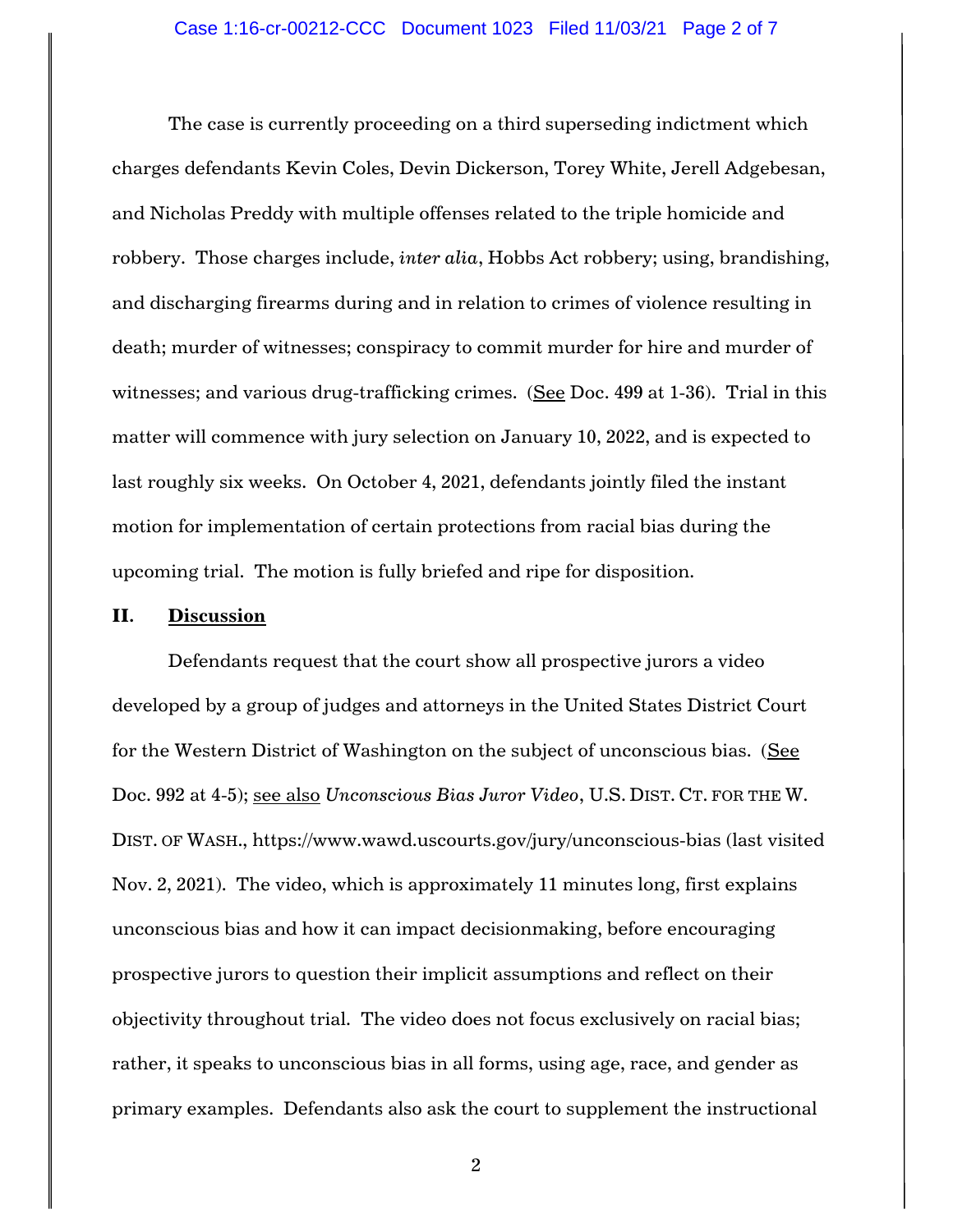#### Case 1:16-cr-00212-CCC Document 1023 Filed 11/03/21 Page 3 of 7

video by (1) before *voir dire*, providing preliminary instructions about unconscious bias and (2) during *voir dire*, eliciting individualized assurances from prospective jurors that they will take steps to guard against unconscious bias if they are selected as jurors to try the case. (See Doc. 992 at 4-7). The government opposes all three requests. (See Doc. 1002).

We will deny defendants' request that the court show the unconscious bias video to prospective jurors prior to *voir dire*. As a threshold matter, we believe the decision whether to incorporate an unconscious bias video as a part of the jurororientation process is a decision to be made as a district (as the Western District of Washington has done) and not on a case-by-case basis. Simply put, a district-wide approach on any changes to jury orientation promotes consistency. That consistency concern, however, is not our primary reason for denying defendants' request. We agree with our colleagues in this district who have opined that playing an 11-minute video about unconscious bias risks jurors elevating this one aspect of their responsibilities over all others. See United States v. Jessamy, 464 F. Supp. 3d 671, 678 (M.D. Pa. 2020) (Mannion, J.); see also United States v. Wright, No. 3:16-CR-255, Doc. 95 (M.D. Pa. Nov. 17, 2020) (Mariani, J.). Moreover, defendants have not identified any objective evidence that the unconscious bias video has actually succeeded in its well-meaning objectives. Cf. Tiffany L. Green & Nao Hagiwara, *The Problem with Implicit Bias Training*, SCI. AM. (Aug. 28, 2020), https://www. scientificamerican.com/article/the-problem-with-implicit-bias-training/ (observing that implicit bias training without "rigorous evaluations" and empirical data can be ineffective and possibly even harmful). The lack of objective measures of success is

3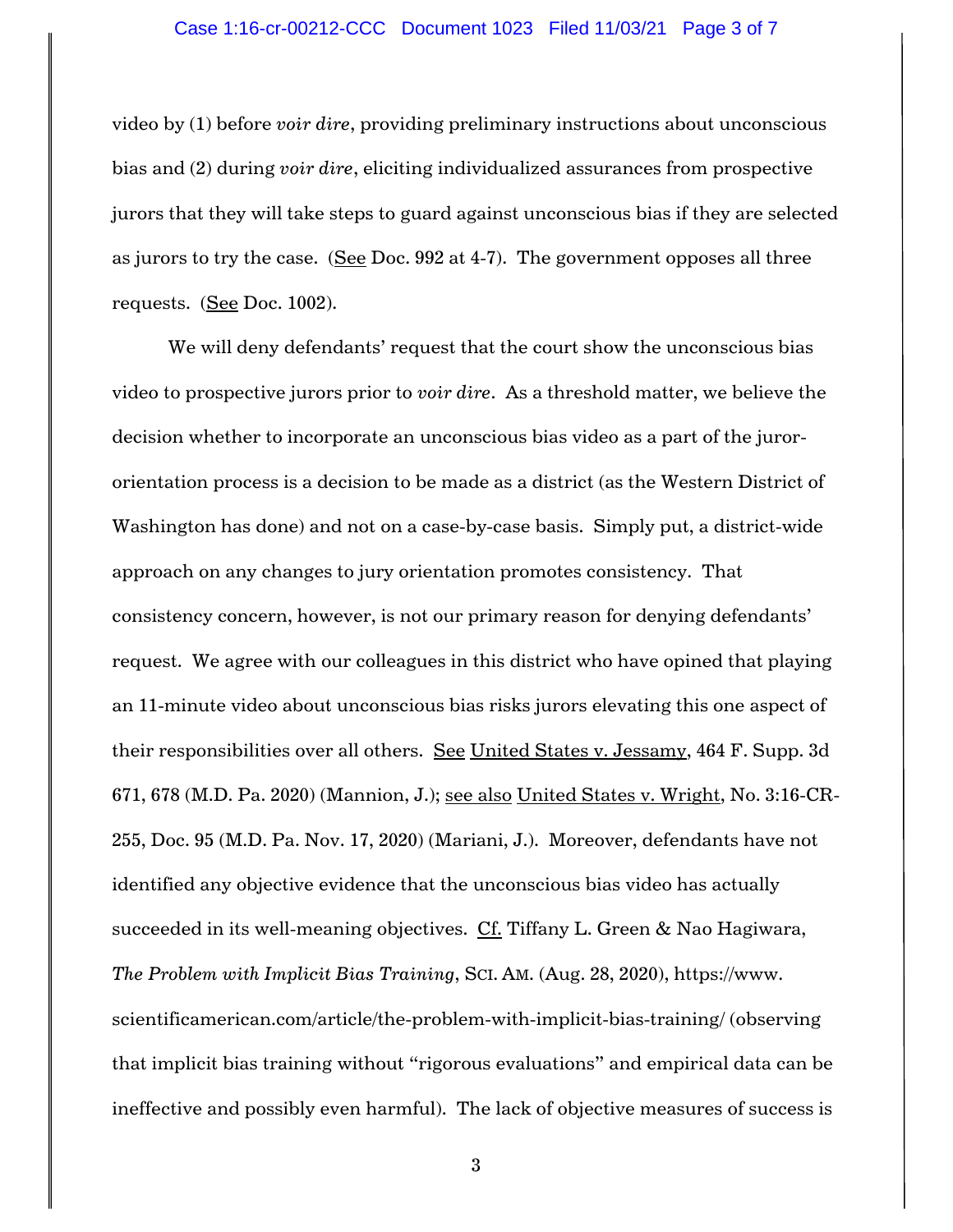#### Case 1:16-cr-00212-CCC Document 1023 Filed 11/03/21 Page 4 of 7

particularly troubling, because too strong an emphasis on the issue of bias during the jury selection process "could well exacerbate whatever prejudice might exist without substantially aiding in exposing it." See Peña-Rodriguez v. Colorado, 580 U.S.  $\ldots$ , 137 S. Ct. 855, 869 (2017) (noting that courts and counsel face "dilemma" in deciding whether to ask pointed questions about racial bias during *voir dire* (quoting Rosales-Lopez v. United States, 451 U.S. 182, 195 (1981) (Rehnquist, J., concurring in result))). For all these reasons, we will deny defendants' request to play the unconscious bias video for prospective jurors before *voir dire*.

We will also deny defendants' request that the court conduct brief questioning of each prospective juror "that seek[s] to elicit a promise from each potential juror that they will do their best to guard against [unconscious] bias." (See Doc. 992 at 6). Individualized questioning of this nature would considerably prolong what is already anticipated to be a lengthy jury selection process. We acknowledge such individualized assurances are required during the sentencing phase of capital cases. (See id. at 6-7 (citing 18 U.S.C. § 3593(f) (requiring each juror to certify race and certain other characteristics were not involved in their decision))). But this case is no longer a capital case, (see Doc. 577), and we do not find such assurances to be necessary here.

Nonetheless, we agree with defendants that race may feature more prominently in this trial than the average case. The five remaining defendants in this case are people of color. Two of the three victims of the triple homicide and robbery are Caucasian. And the venire will be drawn from an overwhelmingly

4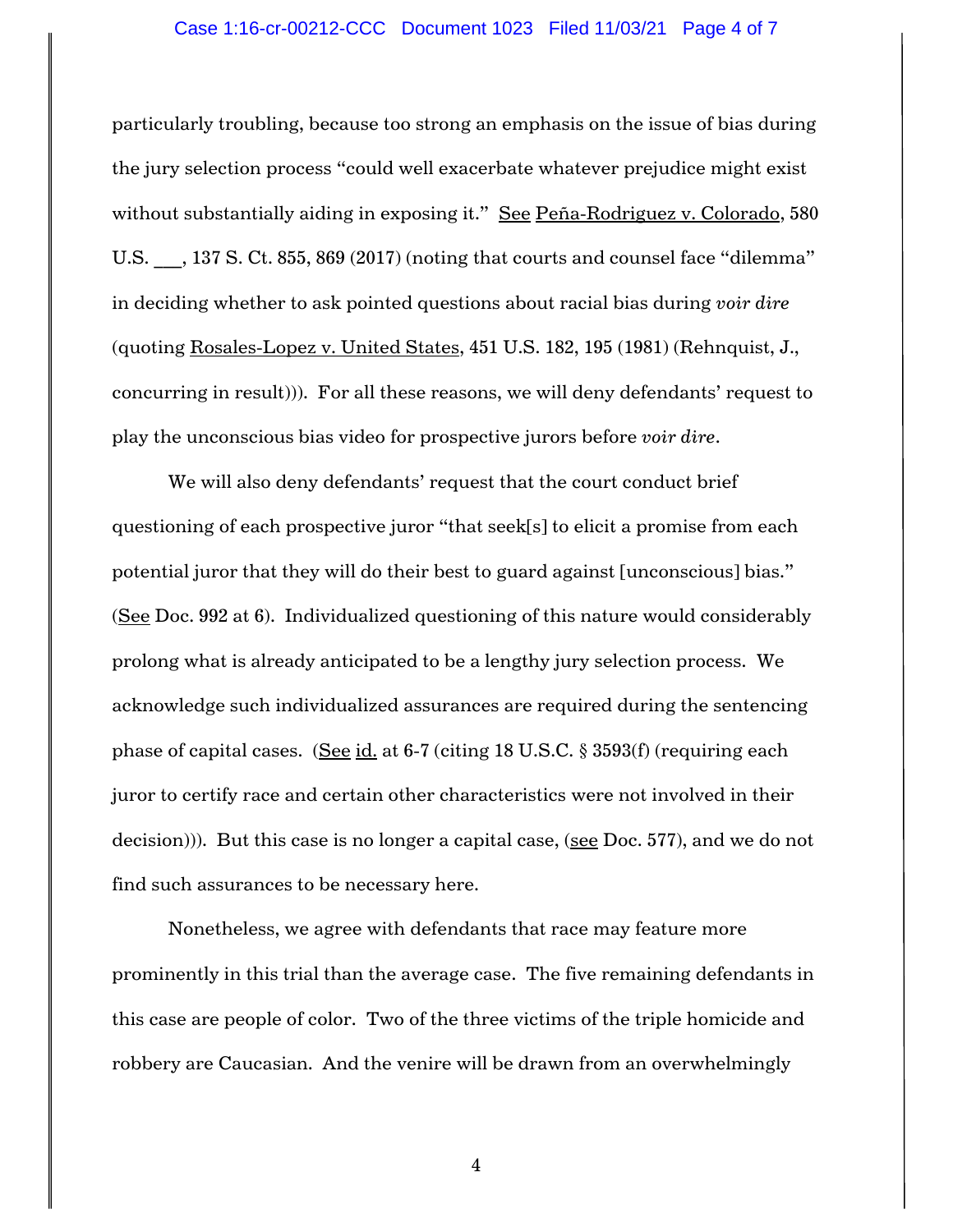### Case 1:16-cr-00212-CCC Document 1023 Filed 11/03/21 Page 5 of 7

Caucasian demographic region. $^2$  The government suggests that to provide an instruction on unconscious bias based solely on these circumstances—that is, to assume that some amount of unconscious bias will be present in the jury pool would constitute an "unacceptable . . . stereotyping of Caucasian jurors." (See Doc. 1002 at 2).

We reject the government's argument for two reasons. First, defendants do not claim Caucasian persons *alone* harbor unconscious biases. Their point is that *everyone* harbors some amount of unconscious bias, and that given the race of the defendants and two of the three victims, as well as the likely composition of the venire, unconscious biases held by Caucasian persons toward persons of color could be especially harmful in this case. (See Doc. 1003 at 1-2). Second, the government's own agent has already presaged racial bias as a potential issue in this trial. During his interrogation of defendant Adgebesan, Pennsylvania State Police Trooper Antwjuan Cox, who is also a person of color, cautioned that a jury pool in Franklin County, where the triple homicide and robbery occurred, would not treat a group of Black defendants from Baltimore fairly. Specifically, Trooper Cox stated: "Them people up in Franklin County, where this shit happened, Franklin County,

 $2$ <sup>2</sup> The Harrisburg vicinage of this judicial district embraces 11 counties: Adams (88.1% Caucasian); Cumberland (82.8% Caucasian); Dauphin (63.2% Caucasian); Franklin (86.3% Caucasian); Fulton (94.6% Caucasian); Huntingdon (89.9% Caucasian); Juniata (93.9% Caucasian); Lebanon (82.7% Caucasian); Mifflin  $(94.6\%$  Caucasian); Perry  $(94.2\%$  Caucasian); and York  $(81.8\%$  Caucasian). See *Pennsylvania: 2020 Census*, U.S. CENSUS BUREAU, https://www.census.gov/library/ stories/state-by-state/pennsylvania-population-change-between-census-decade.html (last visited Nov. 2, 2021) (select counties on interactive map under "Race and Ethnicity").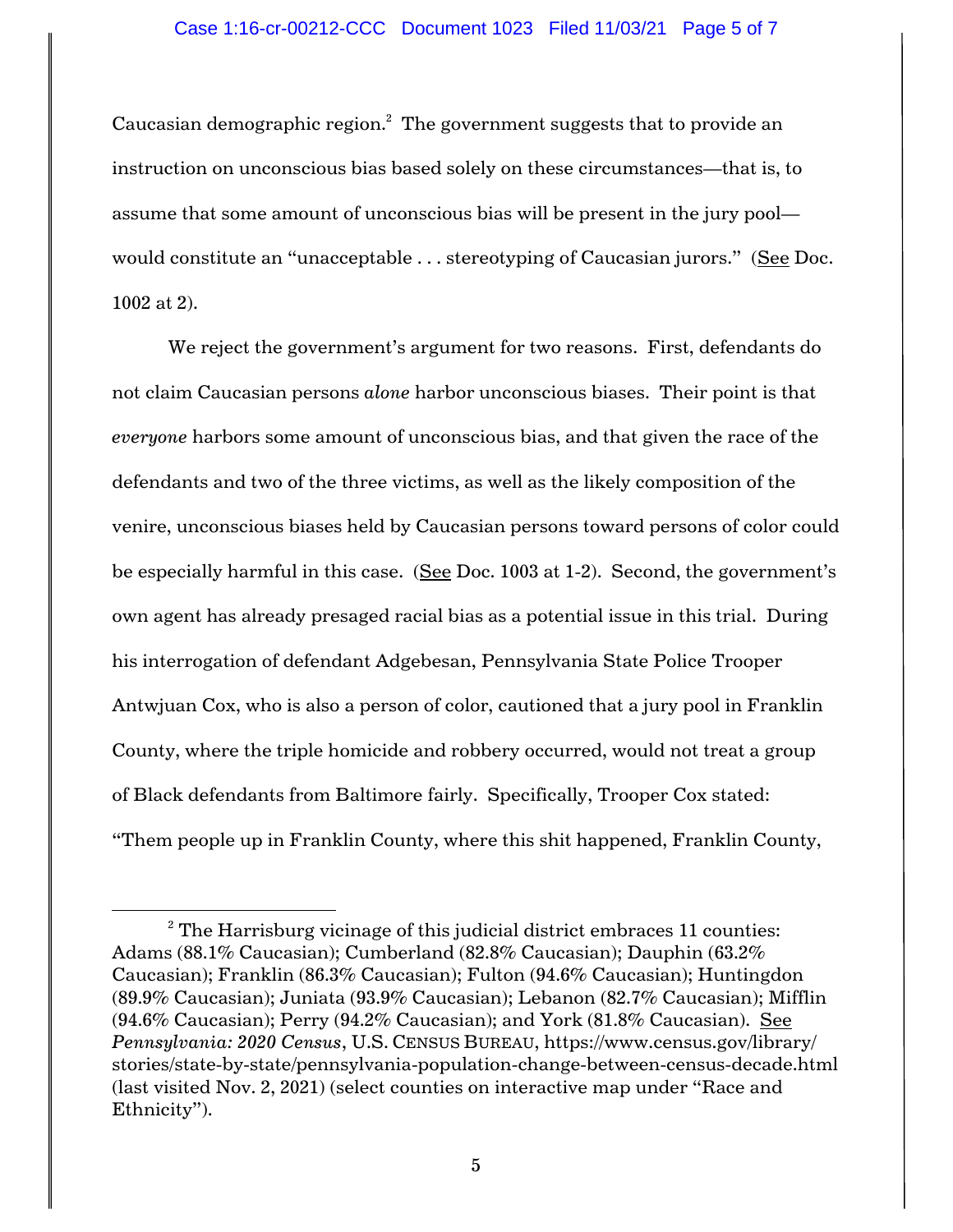Mercersburg, . . . They don't fuck around. You think they give a fuck about some n[\*]ggas down in Baltimore? Hell no. Fuck no! I'm telling you that." (See 4/26/17 Rec. 2:32:15-2:32:35).

Under these circumstances, we agree with defendants that additional precautions—albeit something short of an 11-minute video or individualized *voir dire* regarding conscious bias—are appropriate in this case. To that end, the court will instruct the parties to meet and confer and jointly propose the following for the court's consideration:

- (1) a short paragraph to be read to prospective jurors during *voir dire*  defining conscious and unconscious biases and reminding prospective jurors that neither type of bias should inform their decisionmaking, after which the court will ask whether any prospective juror will be unable to follow the court's instruction, $^3$  and
- (2) a more thorough instruction to be read to the jury during the court's preliminary instructions, and reiterated during final instructions, on the subjects of conscious and unconscious biases and the need to guard against both throughout the trial and during deliberations.<sup>4</sup>

 $^4$  Counsel are further advised that the court's standard final instructions include the following instruction: "In resolving the issues presented to you for decision in this trial you must not be persuaded by bias, prejudice, or sympathy for or against any of the parties to this case or by any public opinion. You must also not be influenced by any person's race, color, religion, national ancestry, gender, profession, occupation, economic circumstances, or position in life or in the community." We anticipate the instruction concerning conscious and unconscious biases will follow this question.

<sup>3</sup> Counsel are advised that the court's standard *voir dire* includes the following instruction and question: "If you are selected as a member of the jury in this case, you will be instructed that you must reach your verdict without discrimination, that is, you must disregard not only the defendant's race or color, but also their religious beliefs, national origin, sexual orientation, or gender. This instruction also applies to witnesses and to the lawyers. Do any of you believe, for any reason, that you will be unable to follow this instruction?" We anticipate the instruction and question concerning conscious and unconscious biases will follow this question.